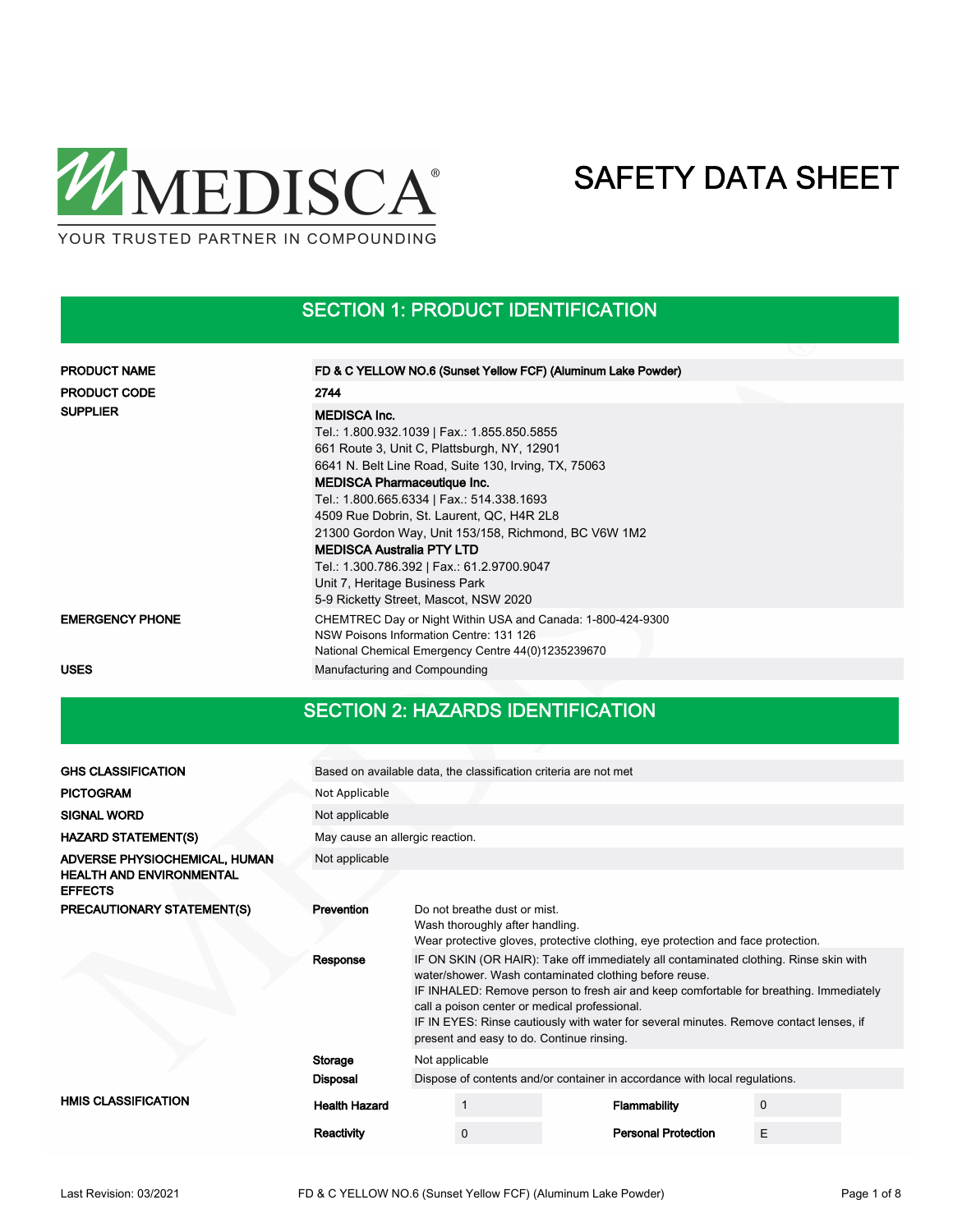

#### SECTION 3: COMPOSITION/INFORMATION ON INGREDIENTS

| <b>CHEMICAL NAME</b>        | Aluminum 6-oxido-5-[(E)-(4-sulfonatophenyl)diazenyl]-2-naphtalenesulfonate                                                                                                                                             |                   |                  |             |  |  |  |
|-----------------------------|------------------------------------------------------------------------------------------------------------------------------------------------------------------------------------------------------------------------|-------------------|------------------|-------------|--|--|--|
| <b>BOTANICAL NAME</b>       | Not applicable                                                                                                                                                                                                         |                   |                  |             |  |  |  |
| <b>SYNONYM</b>              | CI Food Yellow 3; CI No. 15985:1                                                                                                                                                                                       |                   |                  |             |  |  |  |
| <b>CHEMICAL FORMULA</b>     | $C16H9AlN2O7S2$                                                                                                                                                                                                        |                   |                  |             |  |  |  |
| <b>CAS NUMBER</b>           | 15790-07-5                                                                                                                                                                                                             |                   |                  |             |  |  |  |
| <b>ALTERNATE CAS NUMBER</b> | Not applicable                                                                                                                                                                                                         |                   |                  |             |  |  |  |
| <b>MOLECULAR WEIGHT</b>     | 432.368                                                                                                                                                                                                                |                   |                  |             |  |  |  |
| <b>COMPOSITION</b>          | <b>CHEMICAL NAME</b>                                                                                                                                                                                                   | <b>CAS NUMBER</b> | <b>EC NUMBER</b> | % BY WEIGHT |  |  |  |
|                             | FD & C YELLOW No.6 (Aluminum Lake)                                                                                                                                                                                     | 15790-07-5        | 239-888-1        | 100         |  |  |  |
|                             | There are no additional ingredients present which, within the current knowledge of the supplier and in the<br>concentrations applicable, are classified as health hazards and hence require reporting in this section. |                   |                  |             |  |  |  |
| <b>NOTES</b>                | The aluminium lake of the colour could add to the daily intake of aluminium for which a TWI of 1 mg<br>aluminium/kg bw/week has been established (EFSA, 2008b).<br>Chemical Family: Monoazo dye in Alumina.            |                   |                  |             |  |  |  |
|                             | <b>SECTION 4: FIRST-AID MEASURES</b>                                                                                                                                                                                   |                   |                  |             |  |  |  |
|                             |                                                                                                                                                                                                                        |                   |                  |             |  |  |  |
| IN CASE OF EYE CONTACT      | Flush with copious amounts of water for 15 minutes, separating eyelids with fingers. If irritation persists seek                                                                                                       |                   |                  |             |  |  |  |

|                             | medical aid.                                                                                                                    |
|-----------------------------|---------------------------------------------------------------------------------------------------------------------------------|
| IN CASE OF SKIN CONTACT     | Wash with soap & water for 15 minutes. If irritation persists seek medical aid.                                                 |
| <b>IF SWALLOWED</b>         | Call a physician. Wash out mouth with water. Do not induce vomiting without medical advice.                                     |
| IF INHALED                  | Remove to fresh air. If not breathing, give artificial respiration. If breathing is difficult, give oxygen. Call a<br>physician |
| <b>SYMPTOMS AND EFFECTS</b> | Not expected to present a significant hazard under anticipated conditions of normal use.                                        |

# SECTION 5: FIREFIGHTING MEASURES

| <b>SPECIFIC HAZARDS ARISING FROM</b><br>THE CHEMICAL                   | May form combustible dust-air mixtures.                                                                                                                                                    |
|------------------------------------------------------------------------|--------------------------------------------------------------------------------------------------------------------------------------------------------------------------------------------|
| <b>FLAMMABLE PROPERTIES</b>                                            | May be combustible at high temperature.                                                                                                                                                    |
| <b>HAZARDOUS COMBUSTION PRODUCTS</b>                                   | Under fire conditions, hazardous fumes will be present.                                                                                                                                    |
| <b>SUITABLE &amp; UNSUITABLE</b><br><b>EXTINGUISHING MEDIA</b>         | <b>Small fire:</b> dry chemical, CO <sub>2</sub> or water spray. Large fire: dry chemical, CO <sub>2</sub> , alcohol resistant foam or water<br>spray. Do not get water inside containers. |
| <b>PROTECTIVE EQUIPMENT AND</b><br><b>PRECAUTIONS FOR FIREFIGHTERS</b> | Wear self-contained breathing apparatus and protective clothing to prevent contact with skin and eyes.                                                                                     |

### SECTION 6: ACCIDENTAL RELEASE MEASURES

#### PERSONAL PRECAUTIONS

Wear respiratory protection. Avoid dust formation. Avoid breathing vapours, mist or gas. Ensure adequate ventilation. Evacuate personnel to safe areas. Avoid breathing dust.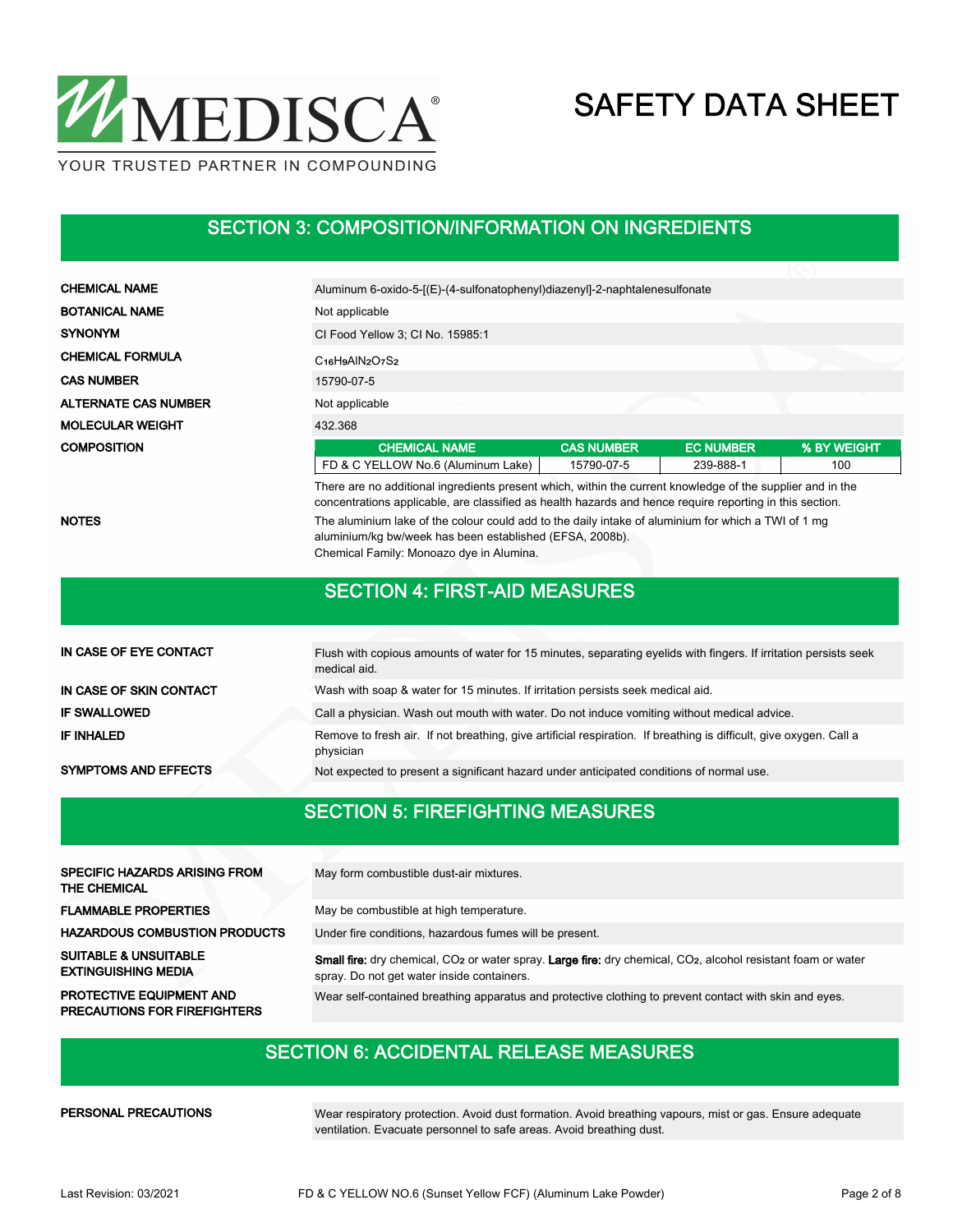

#### YOUR TRUSTED PARTNER IN COMPOUNDING

| <b>METHODS &amp; MATERIAL FOR</b><br><b>CONTAINMENT</b> | On land, sweep or shovel into suitable containers. Minimize generation of dust.                                                                                                                                                                                                                                                                                                                                                                                                                                                                                                                                                                     |
|---------------------------------------------------------|-----------------------------------------------------------------------------------------------------------------------------------------------------------------------------------------------------------------------------------------------------------------------------------------------------------------------------------------------------------------------------------------------------------------------------------------------------------------------------------------------------------------------------------------------------------------------------------------------------------------------------------------------------|
| <b>CLEANUP PROCEDURE</b>                                | Do not touch damaged containers or spilled material unless wearing appropriate protective clothing. Wear<br>respirator, chemical safety goggles, rubber boots and heavy rubber gloves. Stop leak if you can do it without<br>risk. Prevent entry into waterways, sewers, basements or confined areas. Shut off all sources of ignition.<br>Evacuate the area. If necessary, employ water fog to disperse the vapors. Absorb the matter with compatible<br>vermiculite or other absorbing material. Place in a suitable container and retain for disposal. Ventilate and clean<br>the affected area. Do not flush into sewerage system or to drains. |
| REFERENCE TO OTHER SECTIONS                             | See Section 7 for information on safe handling. See Section 8 for information on personal protection equipment.<br>See Section 13 for disposal information.                                                                                                                                                                                                                                                                                                                                                                                                                                                                                         |
|                                                         | <b>SECTION 7: HANDLING AND STORAGE</b>                                                                                                                                                                                                                                                                                                                                                                                                                                                                                                                                                                                                              |

| PRECAUTIONS FOR SAFE HANDLING      | Do not inhale. Avoid contact with eyes, skin and clothing. Avoid prolonged or repeated exposure. Wash<br>thoroughly after handling. Store away from incompatible materials, in a well-ventilated area. Eliminate all<br>sources of ignition. Store in accordance with local regulations. Do not store in unlabeled containers.<br>Containers that have been opened must be carefully resealed and kept upright to prevent leakage. Use<br>appropriate containment to avoid environmental contamination. |
|------------------------------------|---------------------------------------------------------------------------------------------------------------------------------------------------------------------------------------------------------------------------------------------------------------------------------------------------------------------------------------------------------------------------------------------------------------------------------------------------------------------------------------------------------|
| <b>CONDITIONS FOR SAFE STORAGE</b> | Store away from incompatible materials, in a well-ventilated area. Eliminate all sources of ignition. Store in<br>accordance with local regulations. Do not store in unlabeled containers. Containers that have been opened<br>must be carefully resealed and kept upright to prevent leakage. Use appropriate containment to avoid<br>environmental contamination.                                                                                                                                     |
| <b>STORAGE CONDITIONS</b>          | Store in original container, tightly sealed, protected from direct sunlight and moisture.                                                                                                                                                                                                                                                                                                                                                                                                               |
| <b>SPECIFIC END USE(S)</b>         | See Section 1                                                                                                                                                                                                                                                                                                                                                                                                                                                                                           |

#### SECTION 8: EXPOSURE CONTROLS/ PERSONAL PROTECTION

#### Chemical Name: FD & C YELLOW No.6 (Aluminum Lake) CAS #: 15790-07-5

|               | <b>Country</b>     | Limit value-8 hours |                   |     | <b>IDLH</b><br><b>Limit value-Short Term</b> |     | <b>REL</b> | <b>Advisory</b> | <b>Notes</b> |
|---------------|--------------------|---------------------|-------------------|-----|----------------------------------------------|-----|------------|-----------------|--------------|
|               |                    | ppm                 | mg/m <sup>3</sup> | ppm | mg/m <sup>3</sup>                            |     |            |                 |              |
| <b>OSHA</b>   | <b>USA</b>         | N/L                 | N/L               | N/L | N/L                                          | N/L | N/L        | N/A             | N/A          |
| <b>ACGIH</b>  | <b>USA</b>         | N/L                 | N/L               | N/L | N/L                                          | N/L | N/L        | N/A             | N/A          |
| <b>NIOSH</b>  | <b>USA</b>         | N/L                 | N/L               | N/L | N/L                                          | N/L | N/L        | N/A             | N/A          |
| <b>WEEL</b>   | <b>USA</b>         | N/L                 | N/L               | N/L | N/L                                          | N/L | N/L        | N/A             | N/A          |
| <b>HSIS</b>   | Australia          | N/L                 | N/L               | N/L | N/L                                          | N/L | N/L        | N/A             | N/A          |
| <b>HSE</b>    | UK                 | N/L                 | N/L               | N/L | N/L                                          | N/L | N/L        | N/A             | N/A          |
| <b>GESTIS</b> | <b>Add Country</b> | N/L                 | N/L               | N/L | N/L                                          | N/L | N/L        | N/A             | N/A          |

N/L = Not listed ; N/A = Not Available PELs are 8-hour TWAs = Limit value - Eight hours Ceiling or Short-Term TWA = STEL = Limit value - Short term EXPOSURE GUIDELINES

Consult local authorities for provincial or state exposure limits. Particulates not otherwise regulated, respirable fraction: 5 mg/m<sup>3</sup>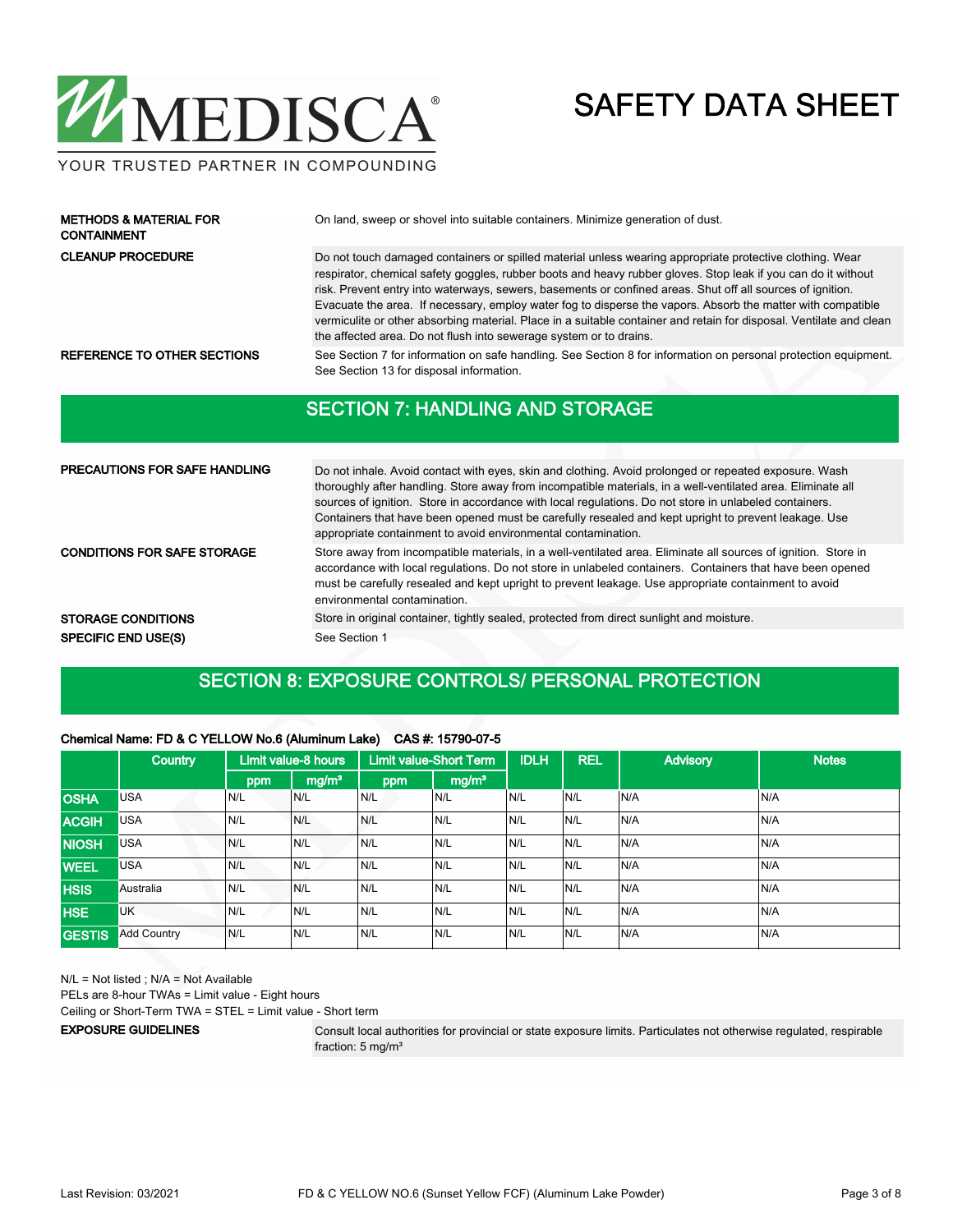

YOUR TRUSTED PARTNER IN COMPOUNDING

#### PERSONAL PROTECTIVE EQUIPMENT

Eyes: Wear appropriate protective eyeglasses or chemical safety goggles as described by WHMIS or OSHA's eye and face protection regulations in 29 CFR 1910.133 or European Standard EN166. Skin: Wear appropriate gloves to prevent skin exposure. Clothing: Wear appropriate protective clothing to minimize contact with skin. Respirators: Follow WHMIS or OSHA respirator regulations found in 29 CFR 1910.134 or European Standard EN 149. Use a NIOSH/MSHA or European Standard EN 149 approved respirator if exposure limits are exceeded or if irritation or other symptoms are experienced. Thermal Hazards: For products representing a thermal hazard, appropriate Personal Protective Equipment should be used.

SPECIFIC ENGINEERING CONTROLS Adequate mechanical ventilation. Fumehood, eye wash station, and safety shower.

### SECTION 9: PHYSICAL AND CHEMICAL PROPERTIES

| <b>PHYSICAL STATE</b>                      | Solid    |                                        |  |                                                      |               |  |                                                      |                                |  |  |
|--------------------------------------------|----------|----------------------------------------|--|------------------------------------------------------|---------------|--|------------------------------------------------------|--------------------------------|--|--|
| <b>DESCRIPTION</b>                         |          | Reddish powder. Is odorless.           |  |                                                      |               |  |                                                      |                                |  |  |
| <b>SOLUBILITY</b>                          |          | Insoluble in water.                    |  |                                                      |               |  |                                                      |                                |  |  |
| <b>ODOR</b>                                | Odorless |                                        |  |                                                      |               |  |                                                      |                                |  |  |
| <b>FLAMMABILITY</b>                        |          | May be combustible at high temperature |  |                                                      |               |  |                                                      |                                |  |  |
| <b>AUTO-IGNITION</b><br><b>TEMPERATURE</b> |          | Not available                          |  | <b>BOILING POINT</b>                                 | Not available |  | <b>DECOMPOSITION</b><br><b>TEMPERATURE</b>           | 390 °C, 734 °F                 |  |  |
| <b>EVAPORATION RATE</b>                    |          | Not available                          |  | <b>EXPLOSIVE LIMIT</b>                               | Not available |  | <b>FLASH POINT</b>                                   | Not available                  |  |  |
| log P<br>(OCTANOL-WATER)                   |          | Not available                          |  | <b>LOWER FLAMMABLE/</b><br><b>EXPLOSIVE LIMIT(S)</b> | Not available |  | <b>MELTING/FREEZING</b><br><b>POINT</b>              | 390 °C, 734 °F<br>(decomposes) |  |  |
| <b>ODOR THRESHOLD</b>                      |          | Not available                          |  | <b>OXIDIZING PROPERTY</b>                            | Not available |  | pH                                                   | Not available                  |  |  |
| <b>RELATIVE DENSITY</b><br>$(WATER = 1)$   |          | Not available                          |  | <b>SPECIFIC GRAVITY</b>                              | Not available |  | <b>UPPER FLAMMABLE/</b><br><b>EXPLOSIVE LIMIT(S)</b> | Not available                  |  |  |
| <b>VAPOR DENSITY</b><br>$(AIR = 1)$        |          | Not available                          |  | <b>VAPOR PRESSURE</b>                                | Not available |  | <b>VISCOSITY</b>                                     | Not available                  |  |  |

The physical data presented above are typical values and should not be construed as a specification.

### SECTION 10: STABILITY AND REACTIVITY

| <b>REACTIVITY</b>                                 | Not established                                                                           |
|---------------------------------------------------|-------------------------------------------------------------------------------------------|
| <b>CHEMICAL STABILITY</b>                         | Stable under recommended storage conditions                                               |
| <b>INCOMPATIBLE MATERIALS</b>                     | Strong oxidants and reducing agent may destroy color                                      |
| <b>HAZARDOUS DECOMPOSITION</b><br><b>PRODUCTS</b> | Toxic fumes of carbon monoxide, carbon dioxide, nitrogen oxides and other gases may occur |
| <b>HAZARDOUS POLYMERIZATION</b>                   | Will not occur                                                                            |
| POSSIBLITY OF HAZARDOUS<br><b>REACTION</b>        | Not established                                                                           |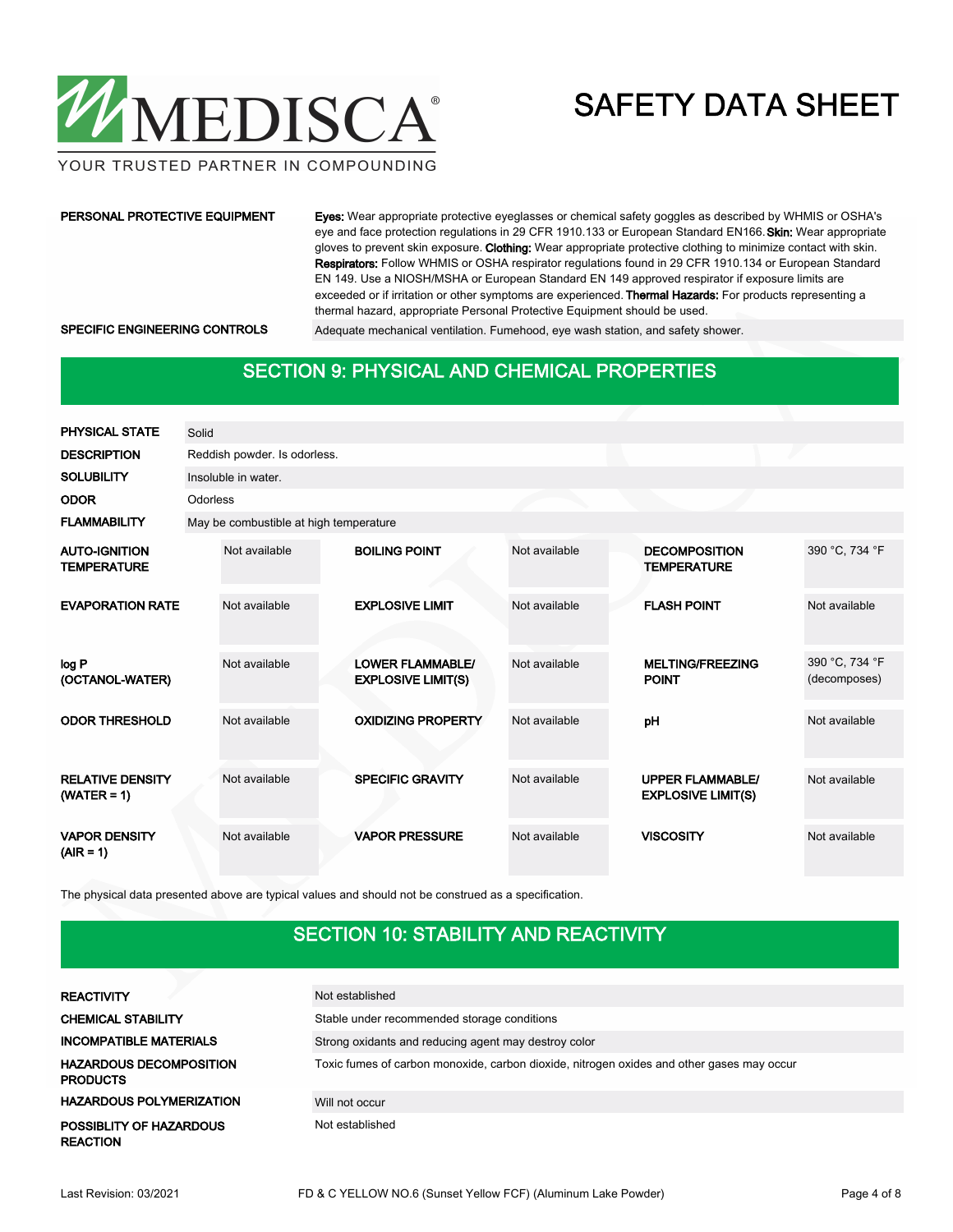

CONDITIONS TO AVOID Moisture, sunlight and extreme temperatures

### SECTION 11: TOXICOLOGICAL INFORMATION

| <b>ACUTE TOXICITY</b>                                        | Oral: Rat: LD50: (mg/kg): 2000<br>Dermal: Rabbit LD50: (mg/kg): 2000<br>Inhalation: Rat: LC50: (mg/L/4hr): 1.51                                                                                                                                                                                                                                                                                                                                                                                                                        |                                                                                                                                                                                                                                                                                                                                                                              |  |  |  |  |  |
|--------------------------------------------------------------|----------------------------------------------------------------------------------------------------------------------------------------------------------------------------------------------------------------------------------------------------------------------------------------------------------------------------------------------------------------------------------------------------------------------------------------------------------------------------------------------------------------------------------------|------------------------------------------------------------------------------------------------------------------------------------------------------------------------------------------------------------------------------------------------------------------------------------------------------------------------------------------------------------------------------|--|--|--|--|--|
| <b>SKIN CORROSION/IRRITATION</b>                             | Due to lack of data the classification is not possible.<br>Slight irritant (Rabbit)                                                                                                                                                                                                                                                                                                                                                                                                                                                    |                                                                                                                                                                                                                                                                                                                                                                              |  |  |  |  |  |
| <b>SERIOUS EYE DAMAGE/EYE</b><br><b>IRRITATION</b>           | Due to lack of data the classification is not possible.                                                                                                                                                                                                                                                                                                                                                                                                                                                                                |                                                                                                                                                                                                                                                                                                                                                                              |  |  |  |  |  |
| <b>RESPIRATORY SENSITIZATION</b>                             | FD & C YELLOW NO.6 (Sunset Yellow FCF): Sensitivity reactions have been reported. There is some evidence<br>that inhaling this product is more likely to cause a sensitization reaction in some persons compared to the<br>general population. There is limited evidence that, skin contact with this product is more likely to cause a<br>sensitization reaction in some persons compared to the general population.                                                                                                                  |                                                                                                                                                                                                                                                                                                                                                                              |  |  |  |  |  |
| <b>SKIN SENSITIZATION</b>                                    |                                                                                                                                                                                                                                                                                                                                                                                                                                                                                                                                        | Due to lack of data the classification is not possible.                                                                                                                                                                                                                                                                                                                      |  |  |  |  |  |
| <b>GERM CELL MUTAGENICITY</b>                                |                                                                                                                                                                                                                                                                                                                                                                                                                                                                                                                                        | Due to lack of data the classification is not possible.<br>FD & C YELLOW NO.6 (Sunset Yellow FCF): Did not show any genotoxic activity                                                                                                                                                                                                                                       |  |  |  |  |  |
| <b>CARCINOGENICITY</b>                                       | <b>OSHA</b>                                                                                                                                                                                                                                                                                                                                                                                                                                                                                                                            | FD & C YELLOW NO.6 (Sunset Yellow FCF) is not listed.                                                                                                                                                                                                                                                                                                                        |  |  |  |  |  |
|                                                              | <b>NTP</b>                                                                                                                                                                                                                                                                                                                                                                                                                                                                                                                             | FD & C YELLOW NO.6 (Sunset Yellow FCF) is not listed.                                                                                                                                                                                                                                                                                                                        |  |  |  |  |  |
|                                                              | <b>IARC</b>                                                                                                                                                                                                                                                                                                                                                                                                                                                                                                                            | FD & C YELLOW NO.6 (Sunset Yellow FCF) is listed in group 3 (not classifiable as to its<br>carcinogenicity to humans).                                                                                                                                                                                                                                                       |  |  |  |  |  |
|                                                              | California<br>Proposition 65                                                                                                                                                                                                                                                                                                                                                                                                                                                                                                           | This product does not contain any chemicals known to the State of California to cause<br>cancer, birth defects, or any other reproductive harm.                                                                                                                                                                                                                              |  |  |  |  |  |
| ADDITIONAL CARCINOGENICITY<br><b>INFORMATION</b>             | Based on available data, the classification criteria are not met.<br>Although some evidence of carcinogenicity was found in early animal studies subsequent work failed to confirm<br>these findings. Some azo dyes may be able to cause mutations and be associated with the development of<br>bladder cancer.                                                                                                                                                                                                                        |                                                                                                                                                                                                                                                                                                                                                                              |  |  |  |  |  |
| <b>REPRODUCTIVE TOXICITY</b>                                 | Due to lack of data the classification is not possible.                                                                                                                                                                                                                                                                                                                                                                                                                                                                                |                                                                                                                                                                                                                                                                                                                                                                              |  |  |  |  |  |
| SPECIFIC TARGET ORGAN TOXICITY -<br><b>SINGLE EXPOSURE</b>   | Due to lack of data the classification is not possible.                                                                                                                                                                                                                                                                                                                                                                                                                                                                                |                                                                                                                                                                                                                                                                                                                                                                              |  |  |  |  |  |
| SPECIFIC TARGET ORGAN TOXICITY -<br><b>REPEATED EXPOSURE</b> | Based on available data, the classification criteria are not met.<br>FD & C YELLOW NO.6 (Sunset Yellow FCF): Limited evidence suggests that repeated or long-term<br>occupational exposure may produce cumulative health effects involving organs or biochemical systems. Long<br>term exposure to high dust concentrations may cause changes in lung function i.e. pneumoconiosis; caused by<br>particles less than 0.5 micron penetrating and remaining in the lung. Prime symptom is breathlessness; lung<br>shadows show on X-ray. |                                                                                                                                                                                                                                                                                                                                                                              |  |  |  |  |  |
| <b>ASPIRATION HAZARDS</b>                                    |                                                                                                                                                                                                                                                                                                                                                                                                                                                                                                                                        | Based on available data, the classification criteria are not met.                                                                                                                                                                                                                                                                                                            |  |  |  |  |  |
| <b>SIGNS AND SYMPTOMS OF</b><br><b>EXPOSURE</b>              | Not expected to present a significant hazard under anticipated conditions of normal use.                                                                                                                                                                                                                                                                                                                                                                                                                                               |                                                                                                                                                                                                                                                                                                                                                                              |  |  |  |  |  |
|                                                              | FD & C YELLOW NO.6 (Sunset Yellow FCF): Hypersensitivity reactions including severe abdominal cramps and<br>Quincke's oedema have been recorded in individual patients receiving medication that was coloured with sunset<br>yellow FCF. Sensitive individuals may react at dose levels within the ADI of 0-2.5 mg/kg bw/day.                                                                                                                                                                                                          |                                                                                                                                                                                                                                                                                                                                                                              |  |  |  |  |  |
| <b>POTENTIAL HEALTH EFFECTS</b>                              | Inhalation                                                                                                                                                                                                                                                                                                                                                                                                                                                                                                                             | May be harmful if inhaled. May cause respiratory tract irritation. The material is not thought<br>to produce adverse health effects or irritation of the respiratory tract (as classified using<br>animal models). Nevertheless, good hygiene practice requires that exposure be kept to a<br>minimum and that suitable control measures be used in an occupational setting. |  |  |  |  |  |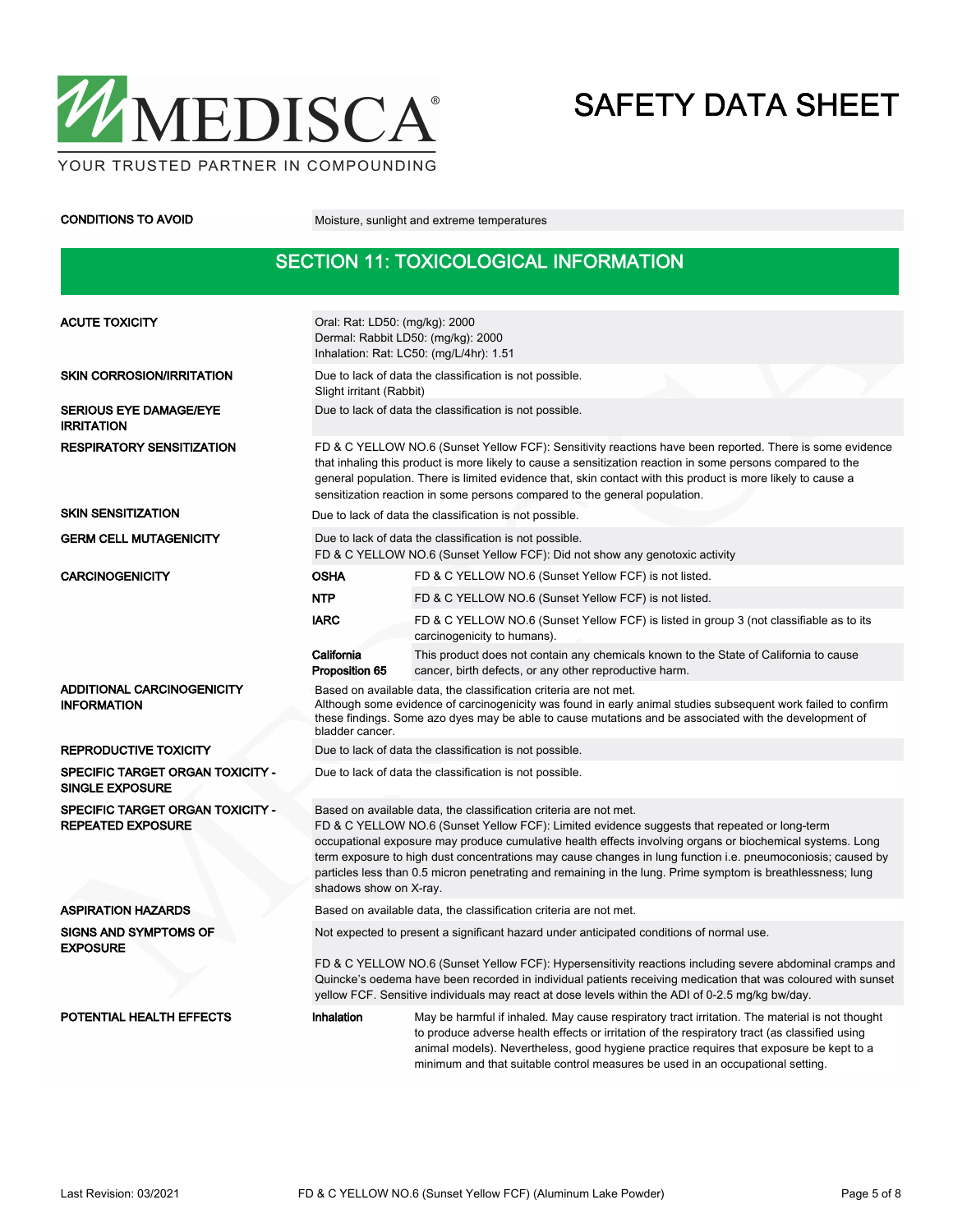

| Ingestion   | Although ingestion is not thought to produce harmful effects, the material may still be<br>damaging to the health of the individual following ingestion, especially where pre-existing<br>organ (e.g. liver, kidney) damage is evident. Gastrointestinal tract discomfort may produce<br>nausea and vomiting. In an occupational setting however, ingestion of insignificant quantities<br>is not thought to be cause for concern. Sunset Yellow FCF is absorbed from the<br>gastrointestinal tract to only a small extent and thus most of an orally administered dose is<br>excreted via the faeces. |
|-------------|--------------------------------------------------------------------------------------------------------------------------------------------------------------------------------------------------------------------------------------------------------------------------------------------------------------------------------------------------------------------------------------------------------------------------------------------------------------------------------------------------------------------------------------------------------------------------------------------------------|
| <b>Skin</b> | The material is not thought to produce adverse health effects or skin irritation following<br>contact (as classified using animal models). Nevertheless, good hygiene practice requires<br>that exposure be kept to a minimum and that suitable gloves be used in an occupational<br>setting.                                                                                                                                                                                                                                                                                                          |
| Eyes        | Although the material is not thought to be an irritant, direct contact with the eye may cause<br>transient discomfort characterized by tearing or conjunctival redness (as with windburn).<br>Slight abrasive damage may also result.                                                                                                                                                                                                                                                                                                                                                                  |

### SECTION 12: ECOLOGICAL INFORMATION

| <b>TOXICITY</b>                  | EC50: 48 Hr: Crustacea: (mg/L): 100 - 128.231<br>LC50: 96 Hr: Fish: (mg/L):100<br>EC50: 72 Hr: Algae: (mg/L): 200                      |
|----------------------------------|----------------------------------------------------------------------------------------------------------------------------------------|
| PERSISTENCE AND DEGRADABILITY    | Biodegradation of azo dyes can occur in both aerobic and anaerobic environments.                                                       |
| <b>BIOACCUMULATIVE POTENTIAL</b> | Although azo dyes are generally not readily or inherently biodegradable, bioaccumulation or adsorption to<br>sediment is not expected. |
| <b>MOBILITY IN SOIL</b>          | Insoluble in water.                                                                                                                    |
| OTHER ADVERSE EFFECTS            | Not available                                                                                                                          |
|                                  | This product is not intended to be released into the environment                                                                       |

### SECTION 13: DISPOSAL CONSIDERATIONS

WASTE DISPOSAL Dispose of in accordance with federal / local laws and regulations. Avoid release into the environment.

#### SECTION 14: TRANSPORT INFORMATION

| UN PROPER SHIPPING NAME                             | Not dangerous good |
|-----------------------------------------------------|--------------------|
| <b>UN NUMBER</b>                                    | Not applicable     |
| <b>CLASS</b>                                        | Not applicable     |
| <b>PACKING GROUP</b>                                | Not applicable     |
| <b>AUSTRALIA</b>                                    |                    |
| <b>HAZCHEM</b>                                      | Not Applicable     |
| <u>EU</u><br>TRANSPORT IN BULK ACCORDING TO         | Not listed         |
| ANNEX II OF MARPOL 73/78 AND THE<br><b>IBC CODE</b> |                    |
| <b>ENVIRONMENTAL HAZARDS</b>                        | Not available      |
|                                                     |                    |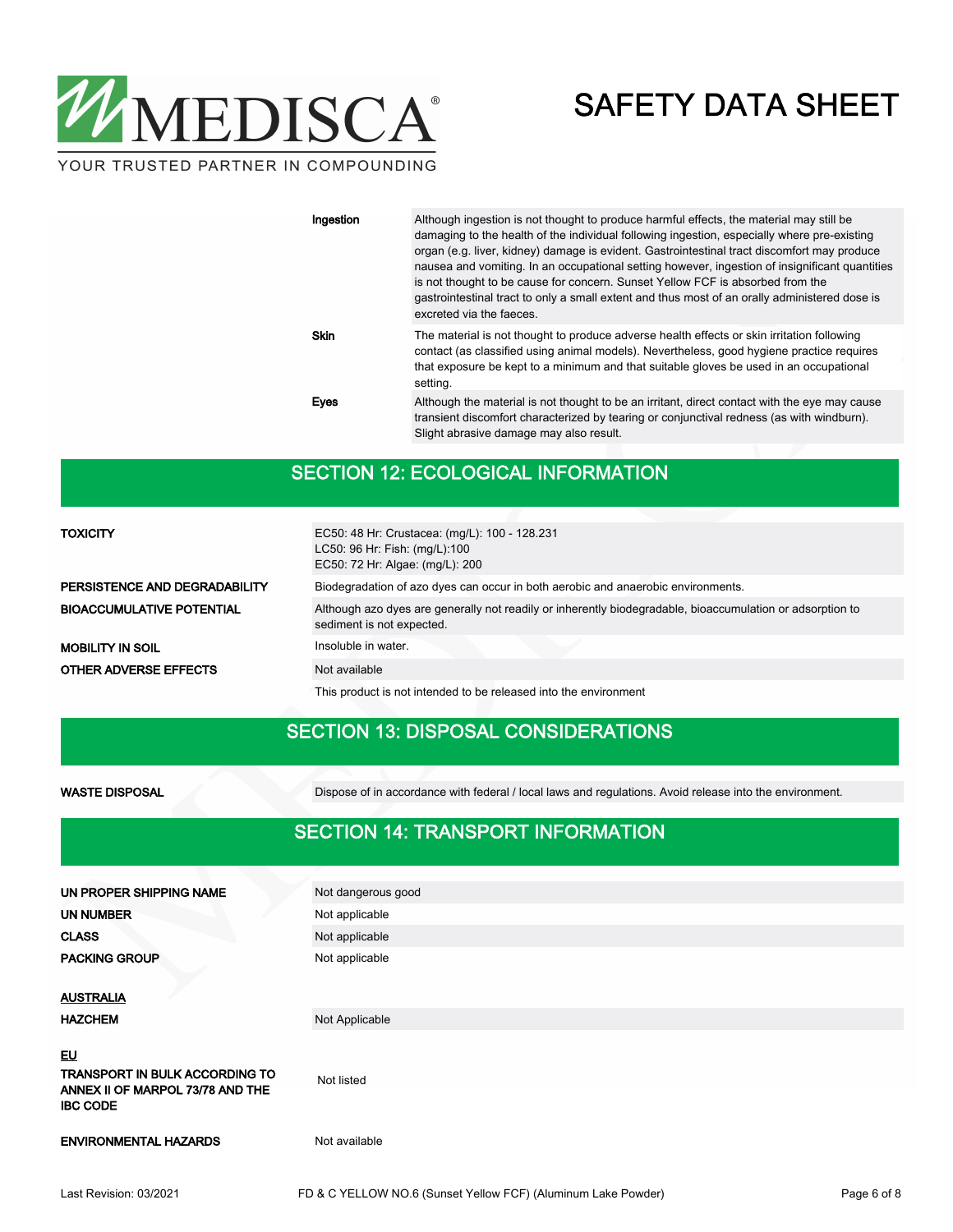

SPECIAL SHIPPING INFORMATION Not applicable

## SECTION 15: REGULATORY INFORMATION

#### UNITED STATES REGULATIONS

| <b>Chemical Name</b><br>& CAS                    | <b>CERCLA</b><br><b>40 CFR</b><br>Part 302.4 | SARA (Title III)<br><b>40 CFR</b><br>Part 372.65 | <b>Appendix A</b> | EPA 40 CFR Part 355<br><b>Appendix B</b> | <b>Pennsylvania</b> | Right-to-know<br><b>New Jersey</b> | Massachusetts | California<br>Prop 65 |
|--------------------------------------------------|----------------------------------------------|--------------------------------------------------|-------------------|------------------------------------------|---------------------|------------------------------------|---------------|-----------------------|
| FD & C YELLOW No.6<br>(Aluminum Lake) 15790-07-5 | N/L                                          | N/L                                              | N/L               | N/L                                      | N/L                 | N/L                                | N/L           | N/L                   |

 $N/L = Not$  Listed;  $X =$  Listed

#### AUSTRALIAN REGULATIONS

| <b>Chemical Name</b><br>& CAS | <b>Poisons and Therapeutic</b><br><b>Goods Requlation</b> | <b>Therapeutic Goods</b><br>Act | Code of Practices -<br><b>Illicit Drug</b><br><b>Precursors</b> |  |
|-------------------------------|-----------------------------------------------------------|---------------------------------|-----------------------------------------------------------------|--|
| FD & C YELLOW No.6            | N/L                                                       | N/L                             | N/L                                                             |  |
| (Aluminum Lake) 15790-07-5    |                                                           |                                 |                                                                 |  |

N/L = Not Listed

#### EU REGULATIONS

| <b>Chemical Name</b><br>& CAS                    | <b>REACH</b><br><b>ANNEX</b><br>XVII | <b>REACH</b><br><b>ANNEX</b><br>XIV | <b>EC</b><br>1005/2009 | EC.<br>850/2004 | EC.<br>1107/2009 | EC.<br>649/2012 | EC.<br>2012/118 |
|--------------------------------------------------|--------------------------------------|-------------------------------------|------------------------|-----------------|------------------|-----------------|-----------------|
| FD & C YELLOW No.6<br>(Aluminum Lake) 15790-07-5 | N/L                                  | N/L                                 | N/L                    | N/L             | N/L              | N/L             | N/L             |

 $N/L$  = Not Listed;  $X =$  Listed

Any EU regulation not listed above is not applicable to this product.

### SECTION 16: OTHER INFORMATION

#### REFERENCES Available upon request ACGIH - American Conference of Governmental Industrial Hygienists; AIHA WEEL – American Industrial Hygiene Association Workplace Environment Exposure Levels; CAESAR – Computer Assisted Evaluation of industrial chemical Substances According to Regulations; CAS - Chemical Abstract Service; CERCLA -Comprehensive Environmental Response, Compensation, and Liability Act; EC50 – Effective Concentration, 50%; EPA – Environmental Protection Agency; GHS – Global Harmonized System; HMIS – Hazardous Materials Information System; HSE – Health and Safety Executive; HSIS – Hazardous Substances Information System; IARC – International Agency for Research on Cancer; IDLH - Immediately Dangerous to Life or Health; IRFMN – Ready Biodegradability Model; ISS – Instituto Superiore Sanità; LC50 – Lethal Concentration, 50%; LD50 – Lethal Dose, 50%; MSHA - Mine Safety and Health Administration; NIOSH – National Institute for Occupational Safety and Health; NTP – National Toxicology Program; OSHA PEL – Occupational Safety & Health Administration Permissible Exposure Limits; QSAR - Quantitative Structure-activity relationship; REL -Recommended Exposure Limit; SARA – Superfund Amendments and Reauthorization Act; STEL – Short Term Exposure Limit; TLV – Threshold Limit Value; TWA – Time Weighted Average; WHMIS – Workplace Hazardous Materials Information System ABBREVIATIONS AND ACRONYMS LAST REVISION 03/2021